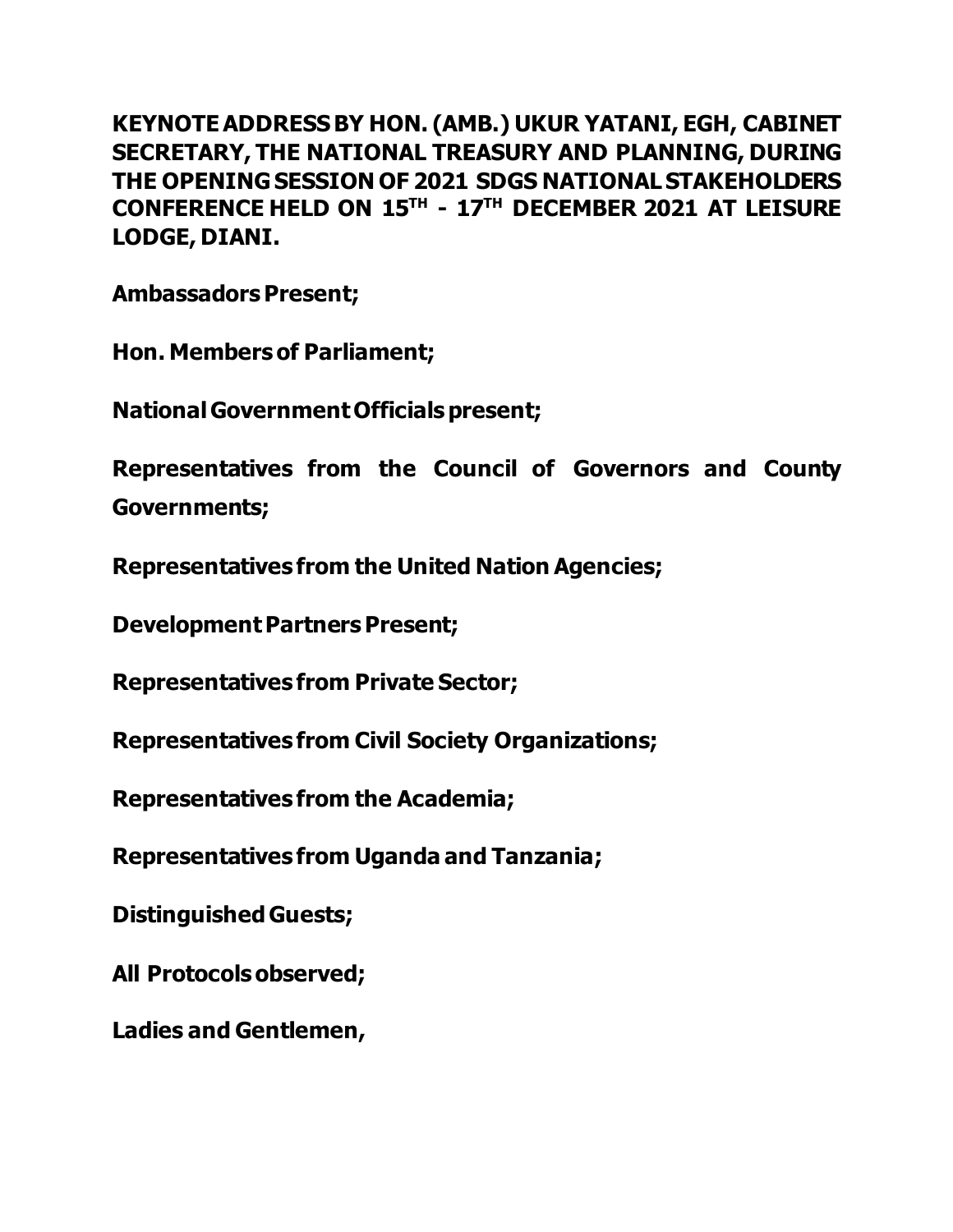# **Good morning!**

First, I would like to take this opportunity to welcome you all to this conference. I am honoured by your presence today at this important engagement between the Government and key stakeholders in the implementation of the 2030 Agenda for sustainable development. This year's conference, themed, "**Sustainable and Resilient Recovery: Accelerating implementation of SDGs in the Decade of Action**", is the fourth in a series of annual conferences since 2018. It comes at a time when the world is focusing on strategies for building back better a resilient and sustainable socio-economic development amidst the COVID-19 pandemic.

The main objective of this Conference is to come up with short-term, mid-term and longterm strategies that are necessary to both overcome the Pandemic and its impacts and put the Country back on track to achieve the Sustainable Development Goals by 2030.

## **Ladies and Gentlemen;**

I am grateful to the many stakeholders including those from our neighboring counties who have come to share their experiences, knowledge, ideas and contributions towards the implementation of the SDGs. Your support and collaborative efforts have enabled us, as a country, to realize the SDGs and transform our Country into a more prosperous and inclusive society. We look forward to building back better through your support and collaboration going forward.

In recognition of the critical role played by various stakeholders in the implementation of SDGs, the National Treasury and Planning has a stakeholder engagement framework that guides engagement of various stakeholders in planning, monitoring and reporting on SDGs. This framework not only promotes stakeholder relations in the SDGs process, but also as a means to help build better relationships with our societies, ultimately resulting in improved livelihoods of Kenyans.

### **Ladies and Gentlemen;**

Since the adoption of the 2030 Agenda for Sustainable Development**,** Kenya has recorded progress in a number of goals. According to the UN Sustainable Development Report 2021, Kenya is on track in the implementation of SDG 13 (Climate Action), and there is moderate improvement on SDG 1 (No Poverty), SDG 3 (Good Health and Well-being), SDG 5 (Gender Equality), SDG 7(Affordable and Clean Energy), SDG 8 (Decent Work and Economic Growth), and SDG 9 (Industry, Innovation and Infrastructure). The report also points out that SDG 2 (Zero Hunger), SDG 6 (Clean Water and Sanitation), SDG16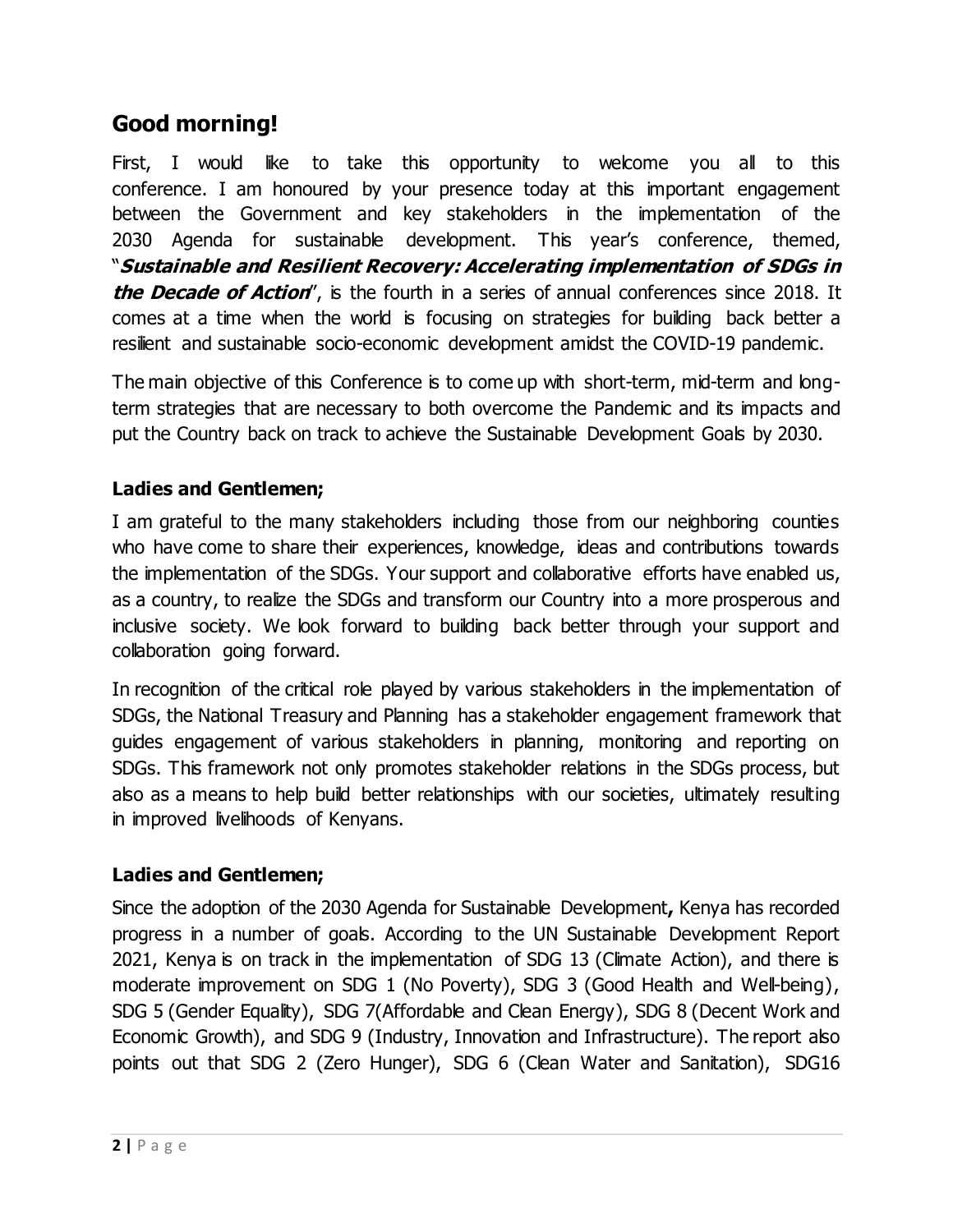(peace), and SDG 17 (partnerships) are not progressing fast enough and are stagnating while SDGs 14 and 15 are facing major challenges and are decreasing.

SDGs implementation in Kenya faces a number of challenges. Some of which include; inadequate capacity to implement, monitor and report on SDGs; resource gap in financing SDGs and data gaps in terms of its quality, timeliness and level of disaggregation as well as absence of baseline data for some of the indicators among others. This requires concerted efforts by all in addressing these challenges.

Moving forward, more effort will be required to accelerate the SDGs that are stagnating and decreasing by coming up with solutions to address the various challenges that hamper the implementation of SDGs.

## **Ladies and Gentlemen;**

As you aware, COVID-19 pandemic has cast a shadow in the implementation of the SDGs. The negative effects of COVID-19 Pandemic have precipitated socio-economic challenges that disrupted global supply chains, businesses and economies, eroding the consumer purchasing power. With the Pandemic still raging worldwide, the degree to which SDGs have been knocked further off track is not yet fully known. What is clear, however, is that the Pandemic has already had a very significant impact on many economies, thus undermining decades of development efforts. It has greatly affected lives and livelihoods particularly of the poor and vulnerable groups including women, older persons, youth and children, low wage earners, informal sector workers, Persons Living with Disability (PLWD) among others.

Therefore, we have to fundamentally focus on how to cushion and build resilience for the most vulnerable in our society to present and future shocks so as to ensure no one is left behind. More specifically, we must address the effect of this pandemic on women and girls who are most at risk.

We must make commitments to timely and effective assessment of the SDGs by carrying out rapid assessment or real time monitoring of SDGs. This is critical in ensuring that we adjust policies in good time so as to mitigate the impact of COVID-19. To achieve this, we call for stakeholders' cooperation and support in building capacity of our national statistics office to strengthen collection, analysis, and production of statistical data for SDGs monitoring.

## **Ladies and Gentlemen;**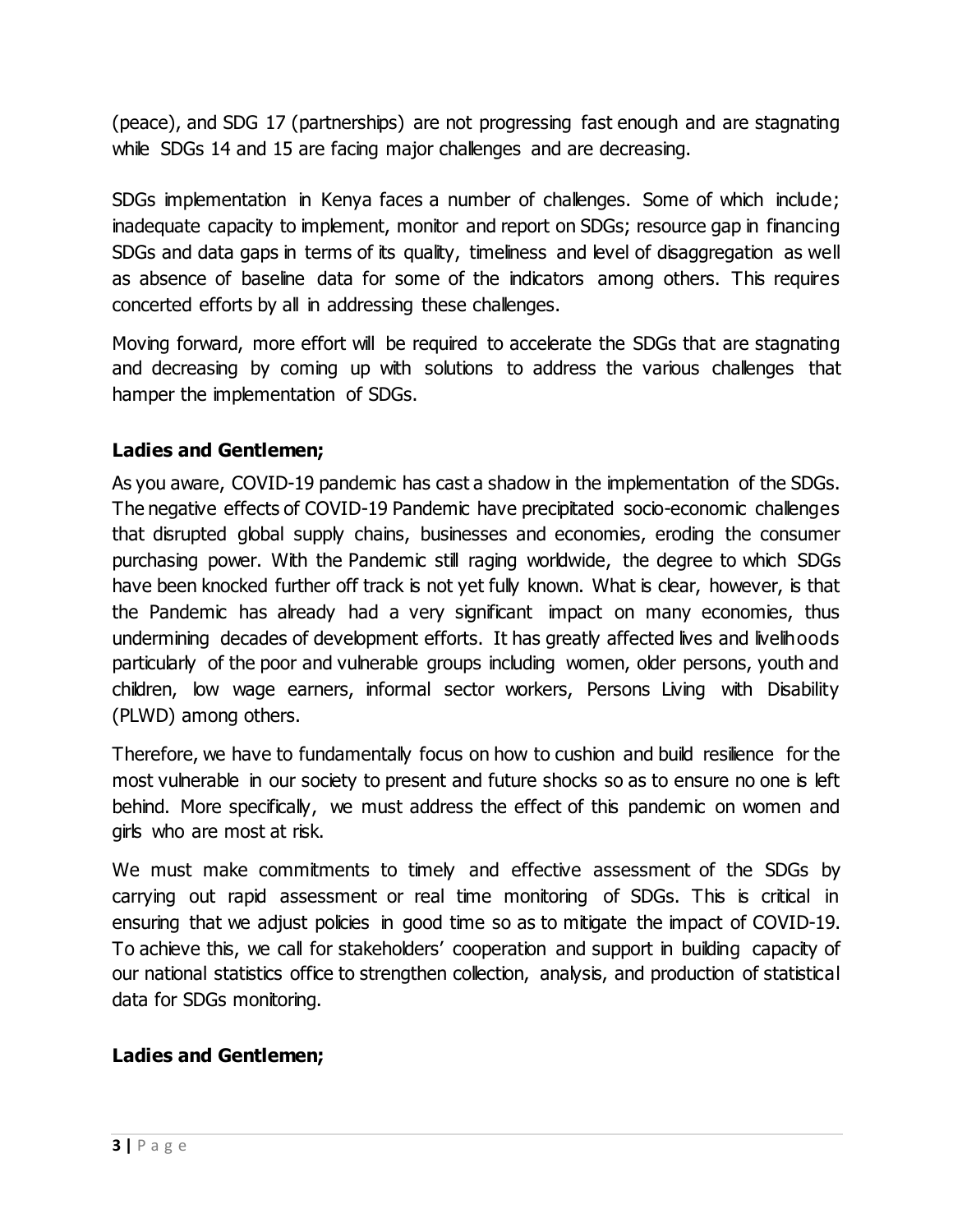To mitigate the adverse impacts of COVID-19 Pandemic, the National and County Governments in collaboration with various stakeholders, have come up with a number of policies and strategies. These include; the Economic Stimulus Programme (ESP), COVID-19 Economic Recovery Strategy (ERS), County COVID-19 Social Economic Re-engineering Recovery Strategy, and more recently the 2021/22 Budget Policy Statement.

All these measures are aimed at achieving an inclusive, sustainable and resilient recovery from the ravages of COVID-19 Pandemic and promote the economic, social and environmental dimensions of sustainable development, by building an inclusive and efficient path for the achievement of the 2030 Agenda for Sustainable Development.

## **Ladies and Gentlemen;**

A number of recommendations were made from last year's conference. Among them was the sharing of experiences for peer learning in implementation of the SDGs. To this end, the State Department for Planning, in collaboration with Stakeholders, has developed guidelines for identification, documentation and sharing of SDGs good practices. The Guidelines will make selected practices systematically available to other stakeholders in SDGs process in order to avoid re-inventing the wheel. These Guidelines will support annual documentation and sharing of SDGs good practices among different stakeholders , hence accelerating implementation of SDGs in the Decade of Action.

Enhancement of advocacy and sensitization on SDGs was the other recommendation that informed initiatives undertaken by the State Department for Planning, on advocacy and sensitization on SDGs. These include induction of SDGs Contact officers responsible for SDGs mainstreaming in MDAs; development of SDGs website to enhance sharing of information on SDGs; dissemination of SDGs good practices guidelines; and facilitation of various national and county forums in collaboration with different stakeholders.

Further, the private Sector Decade of Action was launched in June 2021 to foster multistakeholder engagement as recommended during last year's forum. This would enable businesses to provide an extraordinary boost in realizing the SDGs through innovation, investment, a mass customer base and a global labour force.

The private sector is well-positioned to bring new solutions towards achieving the SDGs and their targets. Thanks to its 'on-the-ground' networks and its ability to swiftly adapt and innovate. Besides, the country has an opportunity to leverage on the resources, skills and knowledge of the private sector to accelerate implementation of SDGs in Kenya.

Inadequate financial resources to implement SDGs was identified as a critical challenge in SDGs implementation. Towards this, and as you may be aware, the Government has already embraced innovative forms of financing programmes and